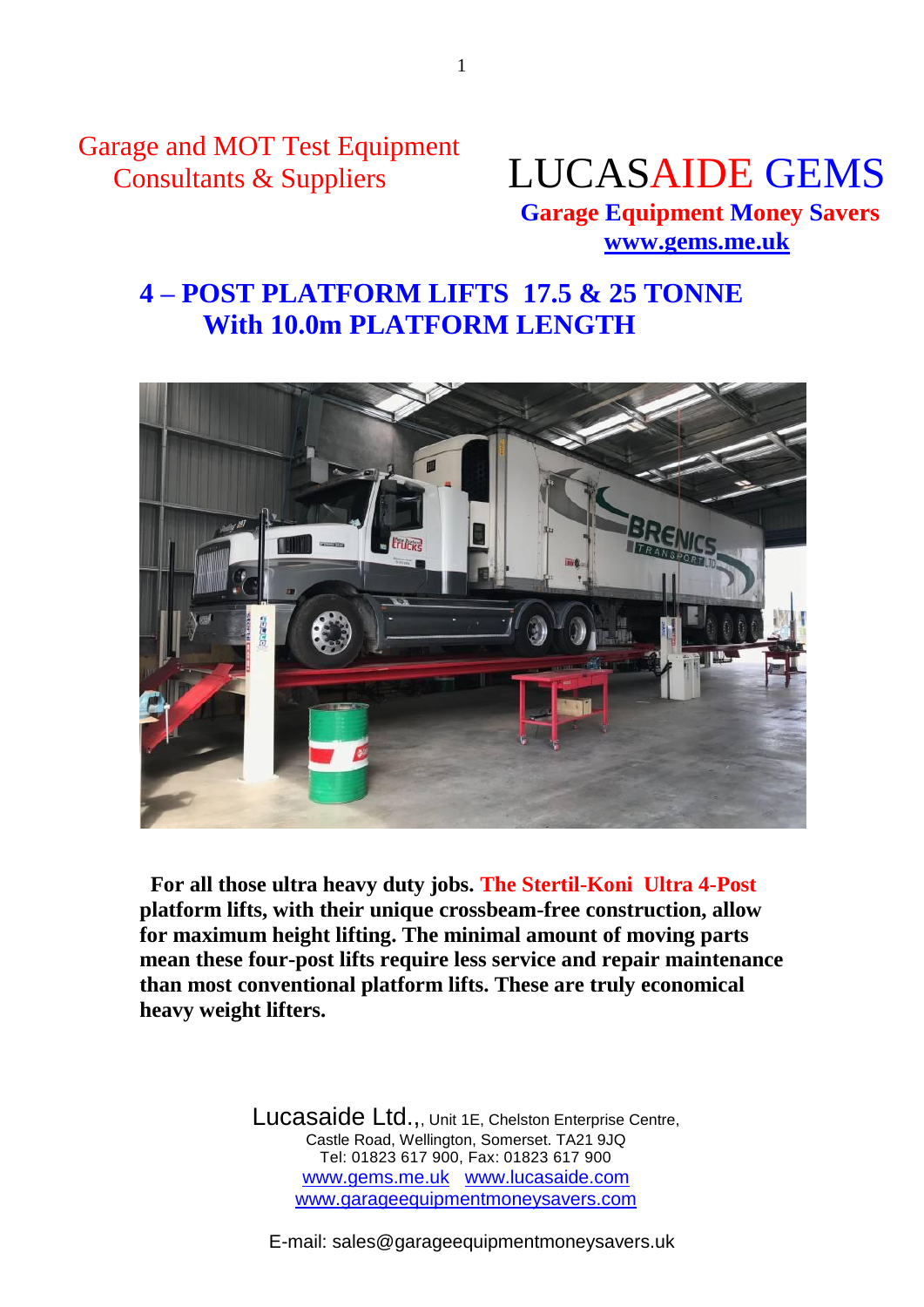- **For all heavy-duty vehicles**
- **Ultimate safety with independent locking**
- **No crossbeams**
- **Low drive on height**
- **Optimum accessibility**
- **Provision for Jacking Beams and Lights**
- Extra-long run-ups for low-floor vehicles

#### *Specifications*

| Model                        | ST 4175                                                    | ST 4250   |
|------------------------------|------------------------------------------------------------|-----------|
| Lifting system Hydraulic     |                                                            | Hydraulic |
| Lifting capacity $17,500$ kg |                                                            | 25,000 kg |
| Lifting height $1,900$ mm    |                                                            | 1,900 mm  |
| Lifting time 72 seconds      |                                                            | 72 sec    |
| Drive-on height 230 mm       |                                                            | 285 mm    |
|                              | Platform lengths 6/8/9/10/11.5 metres 6/8/9/10/11.5 metres |           |

# **SPECIAL GEMS PRICES**

- **(1) Model ST 4175 – 17,500kg** 
	- **Price - £ 32,900.00 + vat**
- **(2) Model ST 4250 – 25,000kg**

#### **Price - £ 42,900.00 + vat**

### **Note Prices quoted include**

- **Anchors & Shims**
- **Delivery (UK only)**
- **Installation to a prepared site**

Lucasaide Ltd.,, Unit 1E, Chelston Enterprise Centre, Castle Road, Wellington, Somerset. TA21 9JQ Tel: 01823 617 900, Fax: 01823 617 900 www.gems.me.uk www.lucasaide.com www.garageequipmentmoneysavers.com